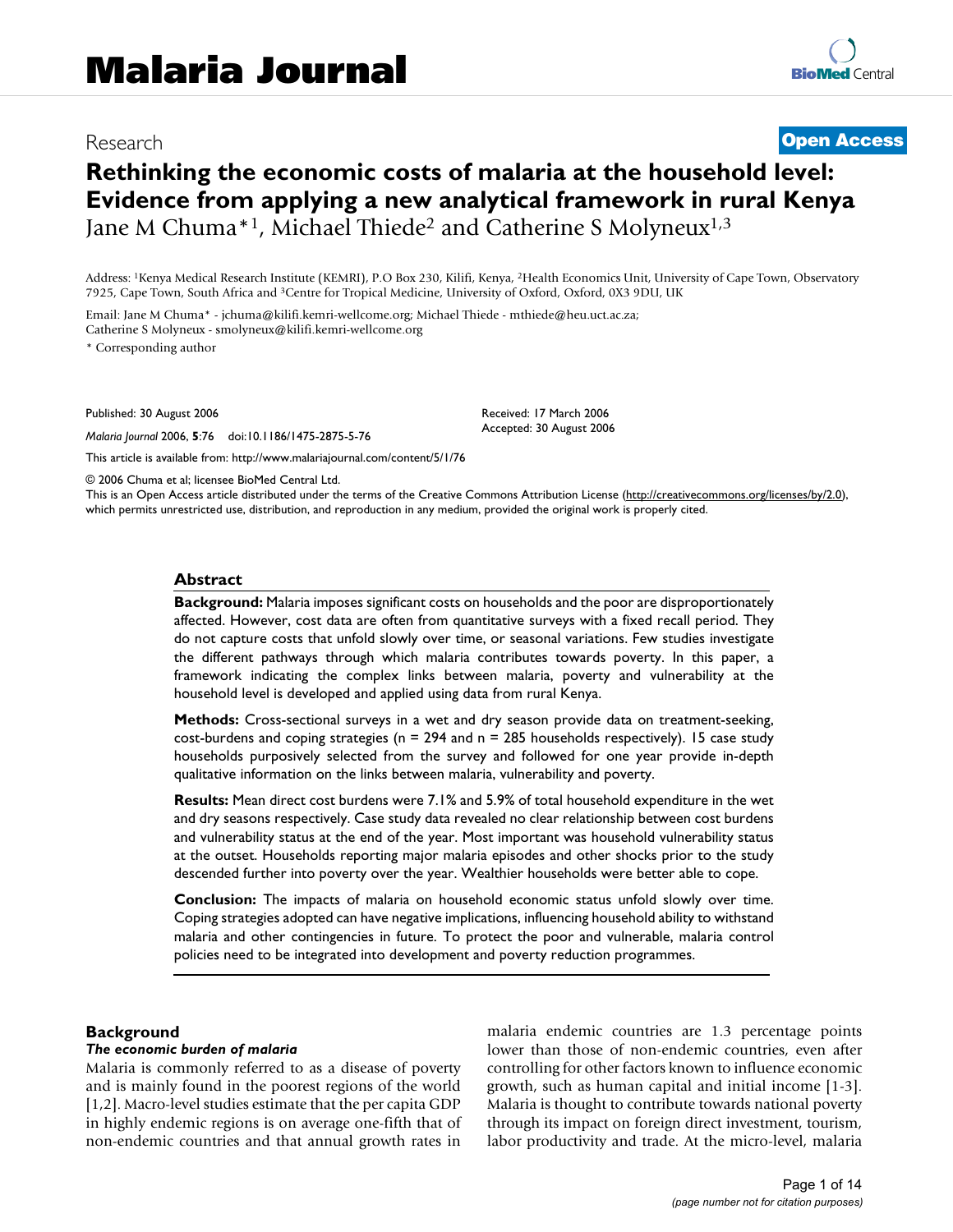may cause poverty through spending on health care, income losses and premature deaths. Poor people are considered to be at particular risk of being infected because they are less likely to purchase preventive measures and to seek prompt effective treatment [2,4-6].

Although a vicious cycle between malaria and poverty is acknowledged, there is no detailed evidence around how malaria and poverty relate at the household level. Studies focus on estimating direct costs of treatment and prevention (including transport to treatment source and special foods), and the indirect costs of time lost by the sick individual and the caretaker and premature mortality [7-13]. Direct costs of malaria range from \$0.41 in Malawi to \$7.38 in Ghana (Table 1) [14,15]. The few studies that express costs as a proportion of household income, estimate mean direct costs from 2.0% to 2.9% [8,11,16]. These figures are well below the 10% or more of total income often taken to be indicative of costs potentially catastrophic for households [17]. Only two of the studies reviewed compare how cost burdens vary by socio-economic status. These studies suggest that costs of malaria are highly regressive; i.e. the poor spend a significantly higher proportion of their income on malaria than their least poor counterparts [8,16]. In Malawi for example, total cost burdens averaged 7.2% of monthly household income but the poor incurred an average cost burden of 32% [16].

Micro-level studies provide useful information of the extent of the economic burden. However, they are based on quantitative surveys conducted on a two-week or monthly recall basis. This static approach does not capture costs that spread beyond the recall period, costs that unfold slowly over time, or seasonal variations in the burdens. The latter is particularly critical for a disease like malaria where transmission levels vary over time. Furthermore, few studies, if any, have systematically investigated

|  | Table 1: Summary of the direct costs of malaria. |
|--|--------------------------------------------------|
|--|--------------------------------------------------|

the different pathways through which malaria contributes towards poverty and how poverty influences the risk of infection. The main aim of this paper is to develop and apply a framework that incorporates the range of factors consider in exploring the links between malaria, poverty and vulnerability at the household level.

#### *Malaria, poverty and vulnerability at the household level: an analytical framework*

Developing a framework to explore the link between malaria, poverty and vulnerability at the micro-level requires some clarity on the definitions of poverty and vulnerability. Poverty is a multidimensional concept, with social, economic, cultural and political components [18]. Approaches to measurement of poverty at the individual or household level range from focusing on one indicator (for example, income or education), through combining elements to form a score (for example, asset and wealth indices), to more qualitative measures that look at poverty from the community's perspective using participatory techniques. The most comprehensive approaches consider all assets required to meet basic needs (typically broken down into human, social, financial, physical and natural assets) [18-20].

Vulnerability is closely related to poverty. However, vulnerability is dynamic and captures processes of change, while poverty is a static concept describing a situation at a fixed point in time [21]. Chambers refers to vulnerability as "the exposure to contingencies and stress and difficulty in coping with them. Vulnerability has thus two sides: an external side of risk, shocks and stress to which an individual or household is subjected, and an internal side which is defenseless, meaning a lack of means to cope without damaging loss" [22]. Poor households are usually the most vulnerable to any type of risks, but not all vulnerable households are poor. Wealthy households can be vulnerable if their resources are directed towards meeting needs

| Country and Authors |                          | Direct costs per capita per month (1999 US\$) | Monthly total direct costs | Direct costs as % of income |  |
|---------------------|--------------------------|-----------------------------------------------|----------------------------|-----------------------------|--|
|                     | Prevention               | Treatment                                     |                            |                             |  |
| Sri Lanka [8]       |                          | 1.91                                          | 1.91                       | 2.0                         |  |
| Malawi [16]         | 0.05                     | 0.41                                          | 0.46                       | 2.0                         |  |
| Tanzania [42]       | 0.76                     | $\blacksquare$                                |                            |                             |  |
| Zaire [47]          | 0.97                     |                                               |                            |                             |  |
| Cameroon [45]       | 1.29                     | 2.05                                          | 3.34                       |                             |  |
| Cameroon [41]       | 1.74                     | 2.67                                          | 4.41                       |                             |  |
| Cameroon [41]       | 2.10                     | 3.88                                          | 5.98                       |                             |  |
| Burkina Faso [44]   | 0.09                     | $\blacksquare$                                |                            |                             |  |
| Burkina Faso [44]   | 0.93                     | 1.18                                          | 2.11                       |                             |  |
| Ghana [7]           | $\overline{\phantom{a}}$ | 0.65                                          | 0.65                       |                             |  |
| Nigeria [11]        |                          | I.84                                          | 1.84                       | 2.9                         |  |

*Source: Chima et al. 2003; Russell 2004*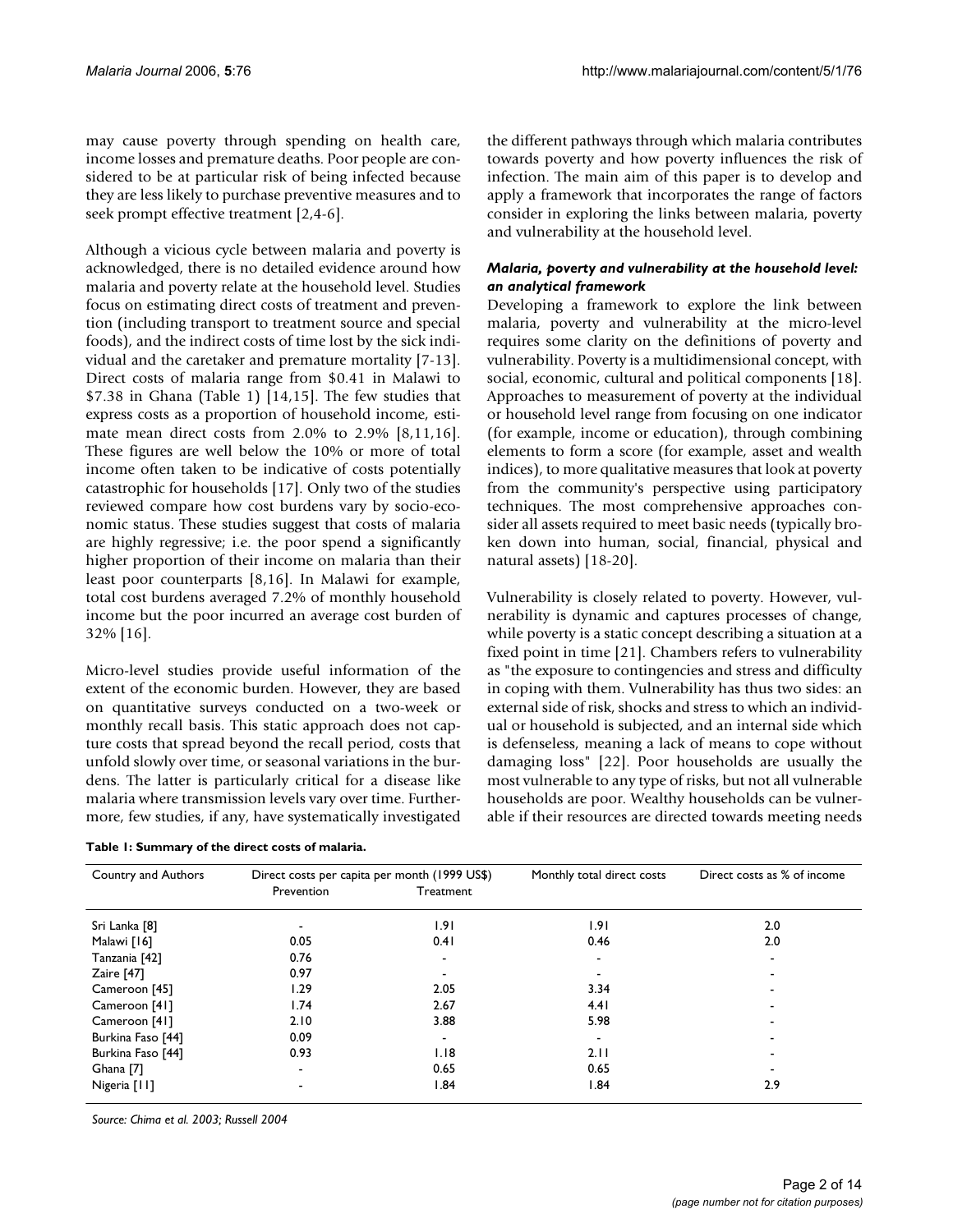that do not contribute to development and sustainability of livelihoods [23,19]. Bates et al. have considered vulnerability specifically in relation to infectious diseases [24]. They consider vulnerability as the product of a set of processes and factors operating at the individual, household/ community and meso/macro level to increase an individual or group's probability of experiencing a reduction of well-being. The processes and factors they consider range from biological to institutional. In this paper vulnerability is defined as the factors that increase risk of households being subjected to the economic costs of malaria. Three dimensions of vulnerability are considered: the factors that influence cost levels, factors that determine the ability to cope with financial and time costs, and factors influencing ability recover.

The literature around treatment-seeking, costs and coping have been drawn upon in this paper to develop a specific framework for analyzing the pathways through which malaria affects poverty and vulnerability at the household level over time (Figure 1). Contextual factors (Box A of Figure 1) determine the nature of malaria transmission in different settings, influencing who is most at risk of infection and when. In areas with stable transmission, young children and pregnant women are more susceptible to the disease, including complicated forms [25]. Vulnerability to infection may differ seasonally, with higher levels of malaria in the wet than in dry seasons. Age, gender and seasonality are therefore important determinants of



#### Figure 1

Framework for analyzing the relationship between malaria, poverty and vulnerability.

malaria. The perceived nature of the illness, socio-economic status, and the household's asset base determines whether people seek treatment and the type of responses they adopt (Box C of Figure 1). The nature of the health care system, such as health policies and quality of care is also critical to treatment seeking (Box A of Figure 1).

Malaria affects households directly through spending on treatment, and indirectly through income losses by the sick persons and their carers (Box D of Figure 1). The nature of the impact incurred is determined by contextual factors (Box A of Figure 1), household level factors (Box B of Figure 1) and treatment responses (Box C of Figure 1). The premature death of a household member can pose significant costs such as transporting the body and funeral expenses [7]. Households adopt coping strategies to meet costs when they arise (Box E of Figure 1). The choice of strategy will depend on a household's asset base and the ability to transform assets into cash. Wealthy households cope better than poorer households because their assets can buffer against illness costs [26,27]. When costs are minimal, households may be able to cope by making temporary adjustments to their expenditures, other times coping strategies adopted can also have negative implications for households. The outcome can be increasing levels of vulnerability and poverty for households unable to cope with the costs of malaria and the cycle continues.

### **Materials and methods** *Study setting*

As in other parts of Sub-Saharan Africa, poverty is widespread in Kenya. Estimated 56.8% of all Kenyans live below the national poverty line, set as Kenya Shillings (KES) 1239 (US\$ 16.5) in rural areas and KES2648 (US\$ 35.3) in urban areas [28]. Poverty levels have been increasing over time. For example, in Coast province the proportion of households below the poverty line increased from 43.5% in 1992 to 55.63% in 1994 and to 62.0% in 2000.

Malaria is a major public health problem in Kenya. It affects 20 million individuals annually, kills 72 children each day and accounts for 30% of all outpatient visits in the country [29,30]. The financing of the health sector has been undergoing reforms since the 1970s. Key changes include introducing user fees in government facilities and a reduction of health budgets. The annual health care expenditure declined from 9.3% of GDP in the 1980s to 5.1% in the 2001/2002 financial year [31]. Total per capita health expenditure is KES 1440 (US\$ 19.2) per year, a figure well below the World Health Organization (WHO) recommendation of KES 2550 (US\$ 34) [32]. About 51% of total health care expenditure comes from households through out-of-pocket payments [31]. Although malaria is a major cause of morbidity and mortality, the actual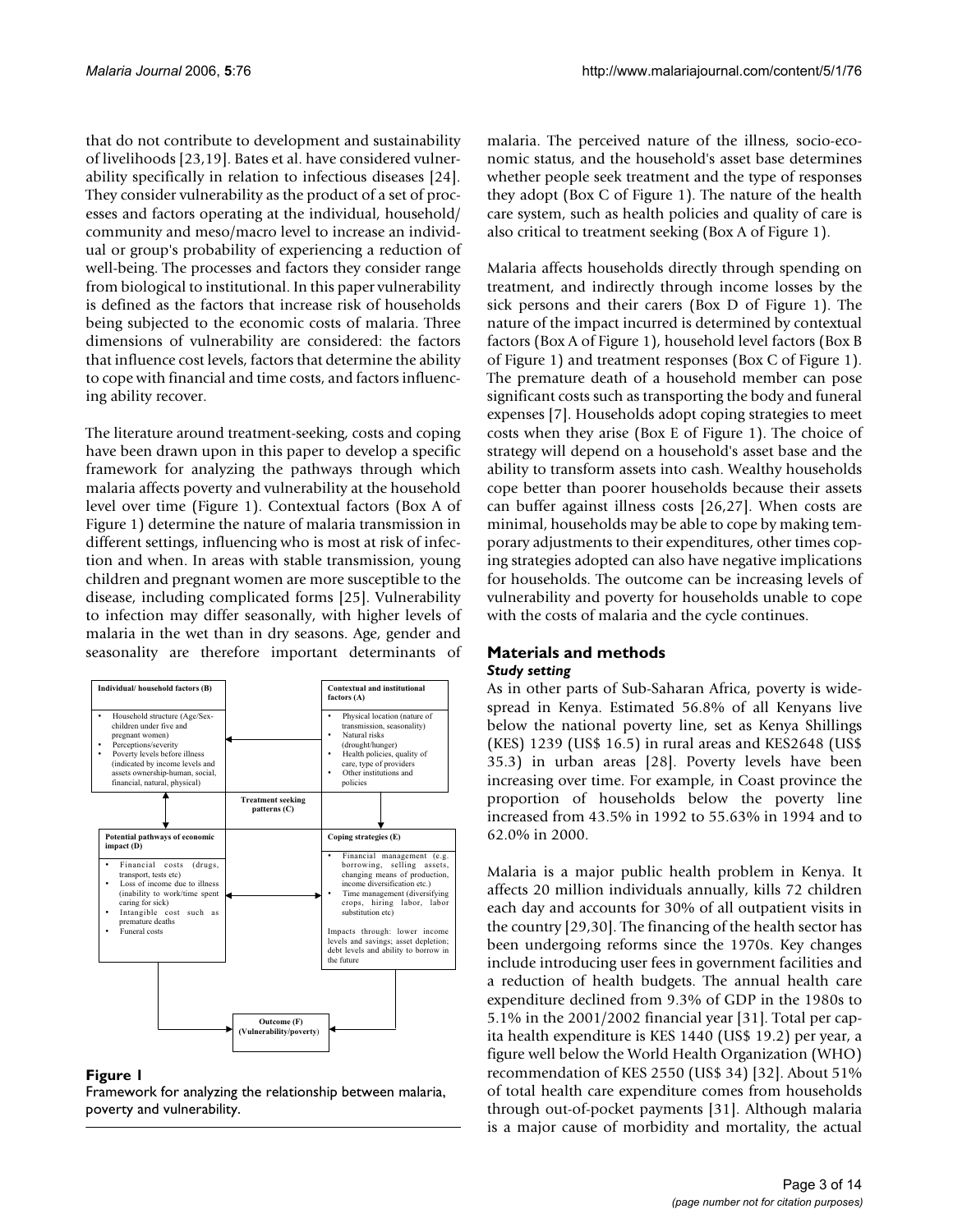costs borne by households and how such costs hinder economic development are not well documented. An improved understanding of the economic impact of the disease may justify additional efforts and resources directed towards malaria control activities.

The study was conducted from January 2003 to October 2004 in Ganze, in Kilifi district. Kilifi district is the second poorest in Kenya with the highest female illiteracy rates in the country. An estimated 64% of Kilifi residents cannot afford to meet the minimum food requirements, even if they were to spend all their income on food alone [33]. Ganze location is hot and humid. Malaria transmission is low and stable, with peak seasons between April and July [30]. There is one government dispensary serving a population of 35,299 persons, the next closest government facilities are a health center located twenty kilometres away and Kilifi district hospital 35 kilometres away. Other providers in the area include two private clinics, numerous shops selling over-the-counter drugs and traditional healers. The dispensary and private clinics are situated at the Ganze trading centre. Given that the majority of the population live in the interior, a long walk or bike ride are needed to reach these services.

#### *Data collection and analysis*

The data presented in this paper come from a broader study that investigated the impact of costs of all illnesses on household livelihoods in both a rural and an urban setting. This paper focuses on the links between malaria, poverty and vulnerability in the rural setting. As with many treatment-seeking studies [7,8,13,26,27,34], a limitation of this study is the use of reported fever as the main indicator of malaria.

The study was conducted in two main phases:

• Household surveys: Maps indicating the location of every homestead and landmarks were drawn by hand to enable the random selection of survey households. A total of 294 households were visited in the wet season. The same households were then visited in the dry season  $(n =$ 285, 9 refusals). The survey gathered information on socio-demographic characteristics, direct and indirect costs, and expenditure and coping strategies. The questionnaire was administered to the household head or spouse and in his/her absence, another senior adult member of the household. The majority of the respondents were female since males were often absent. For illnesses reported among adults and children, efforts were made to interview the ill person and the primary carer respectively.

• Case studies: 15 households were purposively selected to represent varying degrees of vulnerability and poverty in the community and thereby contribute to deepening theoretical understanding. Selection was based on indicators of socio-economic status (including poor and less poor households), cost burdens (including households with high and low costs) and coping strategies (Figure 1). Case study households were visited monthly for a year. Data on illness, treatment seeking patterns and cost burdens were collected once every month and updated until full recovery was reported. More in-depth information on other aspects highlighted in Figure 1 were captured in an additional five sets of visits organized over the follow-up period. Topics included factors that influenced the household's situation before the study started, the range of assets households have access to, social networks and their role in meeting malaria costs, and household debt and repayment. A final visit at the end of the study explored changes in asset composition over the study period, and perceived reasons for that change.

Analysis of both qualitative and quantitative data was organized around the key variables at different levels in the framework. Poverty among survey households was estimated using expenditure as a proxy for income. Households were allocated to different Socio-Economic Status (SES) categories using data on expenditure as proxy for income. Expenditure data were converted into per capita estimates for each household weighted for age using adult equivalence scales. [35]. Direct costs were classified as all cash spending due to malaria for both the patient and caretakers. These included spending on consultation, drugs, tests, gifts, transport, special foods and any other costs that a household incurred due to illness. Indirect costs were measured in terms of the number of days that the ill person and their caretakers were unable to conduct their activities due to illness. Income days lost were valued in monetary terms by using an average daily income estimated from the surveys. Days lost among case study households were valued in monetary terms only if the illness translated into actual income losses. Total costs were estimated by summing up direct and indirect costs.

Recorded qualitative data were analyzed manually using content analysis [36] to identify common themes and sub-themes. Case study households were reclassified into vulnerability and poverty groups using information collected in the first two visits, including number of workers, types of jobs, types and severity of shocks experienced five years prior to the study, their impact, and apparent ability to cope and recover from negative impacts. Case study households were then re-classified at the end of the research using similar indicators. The role of malaria in any changes in category was then assessed using the data collected over the one year period.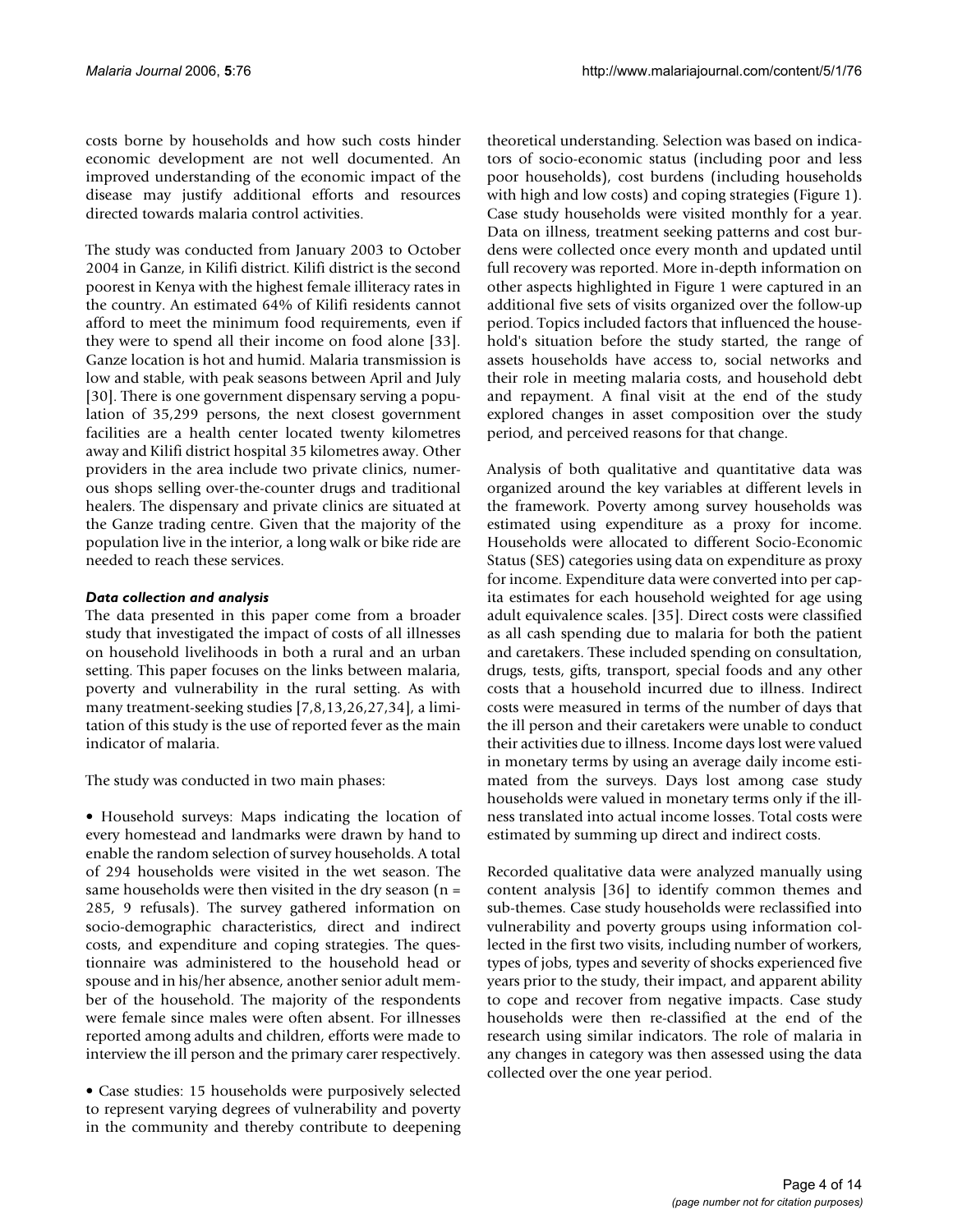### **Results**

The findings are organized around the framework, with each sub-section addressing factors highlighted in Boxes A-F of Figure 1. First a description of factors that influence vulnerability to the costs of malaria at a broader community level is presented; second an overview of treatment seeking patterns, cost burdens and coping strategies among survey households and finally the additional data emerging from the case studies, which bring together all aspects of the framework.

### *Contextual and household level factors influencing vulnerability (Boxes A and B of Figure 1)*

The survey provided substantial information on the socioeconomic and demographic characteristics of the community. Education levels are low, with 438 out of 819 adults (53.4%) not having received any education. The main sources of income for household heads are small scale farming ( $n = 135$ ; 62.2%), followed by unskilled labour such as building and construction ( $n = 38$ ; 17.5%). Mean monthly per capita expenditure was KES 989 (US \$12.7) in the wet season survey and KES 913 (US\$ 11.7) in the dry season ( $p = 0.3579$ ). The dry season is reportedly difficult for households because casual farm jobs are not available and food is scarce. Expenditure was unequally distributed among poor and less poor households; those in the wealthiest quintile spent ten times more than the poorest quintile. About 80% of survey households live below US\$1 per day.

The majority of households own land (88.4%). For about four years, crop yields have been low due to rain shortages. The year that the case study took place (2003–2004) was reported as particularly bad, with people living 'hand to mouth'. Since land and casual labor are critical income generating sources drought limited people's access to cash and made their livelihoods vulnerable. Attempts to diversify income sources (for example through small businesses, selling local brew, or weaving) were often futile because the market for such goods was constrained by cash flow problems across the community. An important safety net is having livestock, which can be transformed into cash when the need arises, thereby acting as a form of bank. The survey revealed the main types of livestock are chickens (256; 87.1% households) and goats (198; 67.3%). A minority of households own cows (57; 19.5%). However, the market for livestock was also constrained by the drought: people found it difficult to sell livestock, and animals fetched much lower prices than they would normally. Other key assets owned by households were radios, bicycles and sewing machines (46%, 20%, and 10% respectively).

### *Treatment seeking behavior, economic pathways and coping strategies (Boxes C-E of figure 1; survey data)*

Table 2 summarizes the main treatment-seeking findings from the wet and dry season surveys. As would be expected given malaria transmission patterns, the proportion of households reporting malaria was significantly higher in the wet than in the dry season (64% and 37% respectively;  $P < 0.001$ ). About 80% of all reported illnesses were treated. Main treatment-seeking actions were self-treatment using drugs bought from local shops in both seasons (47.9% of all actions in the wet season, 43.9% in the dry). The types of formal health care services used differed significantly between seasons; people used the government dispensary more in the dry than in the wet season (13.1% and 6.8% respectively), while the use

**Table 2: Reported malaria and treatment seeking patterns among survey households.**

|                                                                       | Wet season (%) | Dry season $(\%)$ | <b>P</b> values |
|-----------------------------------------------------------------------|----------------|-------------------|-----------------|
| Households reporting at least one malaria episode 2 wks before survey | 187(63.6)      | 104(36.5)         | < 0.001         |
| Number of ill individuals                                             | 307 (14.2%)    | 187 (8.8%)        | < 0.001         |
| Individuals reporting malaria by age                                  |                |                   |                 |
| $\cdot$ <5                                                            | 95(31.0)       | 70 (37.5)         | 0.79            |
| $\cdot$ 5- $<$ 10                                                     | 62(20.2)       | 36 (19.3)         | 0.80            |
| $\cdot$ 10– $\le$ 18                                                  | 60(19.5)       | 34 (18.2)         | 0.71            |
| $\cdot$ 18- $<$ 35                                                    | 37(12.1)       | 24(12.8)          | 0.78            |
| $• 35+$                                                               | 53 (17.3)      | 23(12.3)          | 0.14            |
| Actions taken within HH:                                              |                |                   |                 |
| • Herbs                                                               | 26(7.5)        | 19(11.5)          | 0.13            |
| • Modern drugs already there                                          | 22(6.4)        | 6(3.6)            | 0.21            |
| • Prayers                                                             | 18(5.2)        | 9(5.5)            | 0.89            |
| Actions taken outside HH:                                             |                |                   |                 |
| • Shops                                                               | 196 (56.7)     | 84(51.2)          | 0.25            |
| • Private clinic                                                      | 39 (11.3)      | 10(6.1)           | 0.06            |
| • Government                                                          | 30(8.7)        | 25(15.2)          | 0.00            |
| • Healer                                                              | 3(0.9)         | 3(1.8)            | 0.39            |
|                                                                       | 12(3.5)        | 8(4.8)            | 0.47            |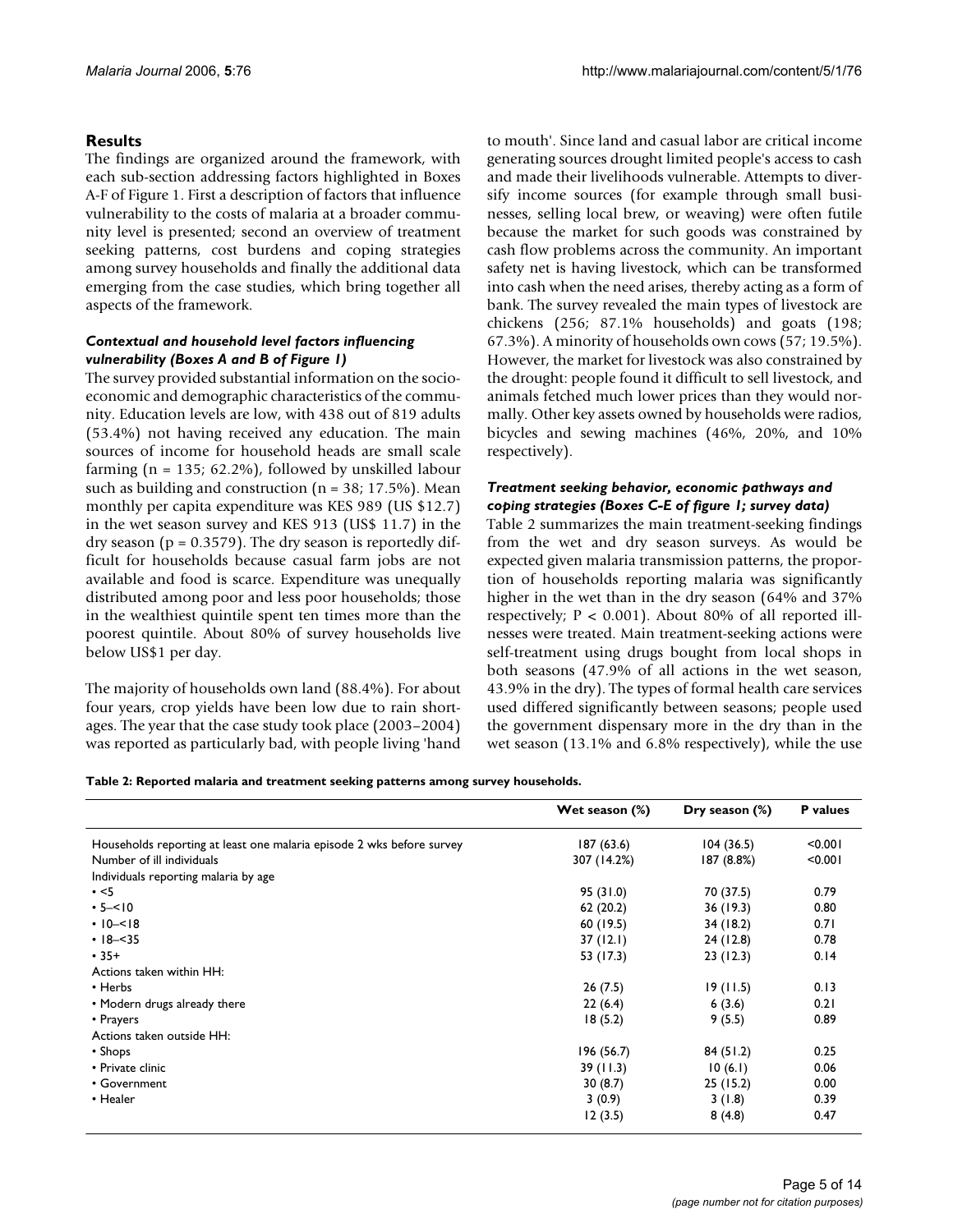of private clinics was higher in the wet season than in the dry season (9.5% and 5.2% respectively).

Table 3 summarizes the direct and indirect cost burdens and the strategies adopted by households to cope with these costs. Mean monthly direct costs were higher in the wet season (7.1%) than in the dry season (5.9%), although not significantly. Direct cost burdens were regressive with the poorest households spending over 10% of their expenditure in both seasons. There was an increase in mean cost burdens in the dry season among the poorest households because their income sources were particularly dependent on season. Among other categories of households cost burdens were relatively lower although these differences were not statistically significant. Indirect costs were lower than direct costs, but were reported among 54.5% of households in the wet season and 58.3% of households in the dry season.

Among households whose treatment responses required payment (n = 149 in wet season and 76 in dry), 50.7% did not have cash readily available in the wet season and 55.3% in the dry. These households adopted coping strategies such as borrowing, selling assets, selling labor among others. Although the overall proportion of households requiring some form of coping strategy did not differ significantly by season, strategies did: there was more gift giving and sale of labor in the wet season, and more borrowing with an expectation of return in the dry season.

#### *Exploring the links between malaria, poverty and vulnerability – case study findings*

*Vulnerability and poverty before and at the end of the research* Case study households were classified into three categories at the beginning and at the end of the study. Their characteristics are summarized below:

(a) Highly vulnerable households  $(n = 5)$  had:

- Experienced a stressful event in the past and had not yet recovered. All had depleted their assets and were descending into poverty when the research started. Three reported the main cause of their economic decline to be malaria;
- Accumulated large debts they had not been able to repay. Often these debts were accrued in their attempts to finance past treatment-seeking, especially hospitalizations and funeral expenses;

• No source of regular income, jobs were insecure and unpredictable;

• Limited asset bases and were 'struggling' to survive.

#### **Table 3: Cost burdens and coping strategies among survey households.**

| Variable                                                | Wet season | Dry season | p-value |
|---------------------------------------------------------|------------|------------|---------|
| Mean monthly expenditure per household in KES (median)  | 271 (55)   | 165(40)    | 0.13    |
| Mean monthly direct costs as % of expenditure (median)  | 7.1(2.1)   | 5.9(1.4)   | 0.58    |
| Mean monthly indirect cost as % of expenditure (median) | 5.4(0.0)   | 2.1(0.0)   | 0.04    |
| Mean direct costs as % of monthly expenditure           |            |            |         |
| • Poorest                                               | 11.0       | 16.1       | 0.47    |
| • Very poor                                             | 7.8        | 3.2        | 0.18    |
| • Poor                                                  | 5.0        | 3.7        | 0.59    |
| • Less poor                                             | 6.8        | 3.3        | 0.37    |
| • Least poor                                            | 3.4        | 2.6        | 0.57    |
| Indirect costs as % of monthly expenditure              |            |            |         |
| • Poorest                                               | 8.1        | 1.9        | 0.17    |
| • Very poor                                             | 5.7        | 3.3        | 0.47    |
| • Poor                                                  | 3.4        | 3.5        | 0.89    |
| • Less poor                                             | 1.4        | 1.5        | 0.43    |
| • Least poor                                            | 1.6        | 0.5        | 0.9     |
| Households adopting coping strategy (%)*                | $n = 74$   | $n = 42$   |         |
| • Borrowing                                             | 37 (50.0)  | 29(69.0)   | 0.05    |
| $\cdot$ Gifts                                           | 29 (39.2)  | 7(16.7)    | 0.01    |
| • Sell labour                                           | 21(28.3)   | 4(9.5)     | 0.02    |
| • Sell assets                                           | 6(8.1)     | 7(16.7)    | 0.22    |
| • Credit from health care provider                      | 8(10.8)    | 6(14.3)    | 0.57    |
| • Other (mixed)                                         | 14 (18.9)  | 12(28.6)   | 0.25    |

\* Total adds up to more than 100% because some households adopted more than one strategy.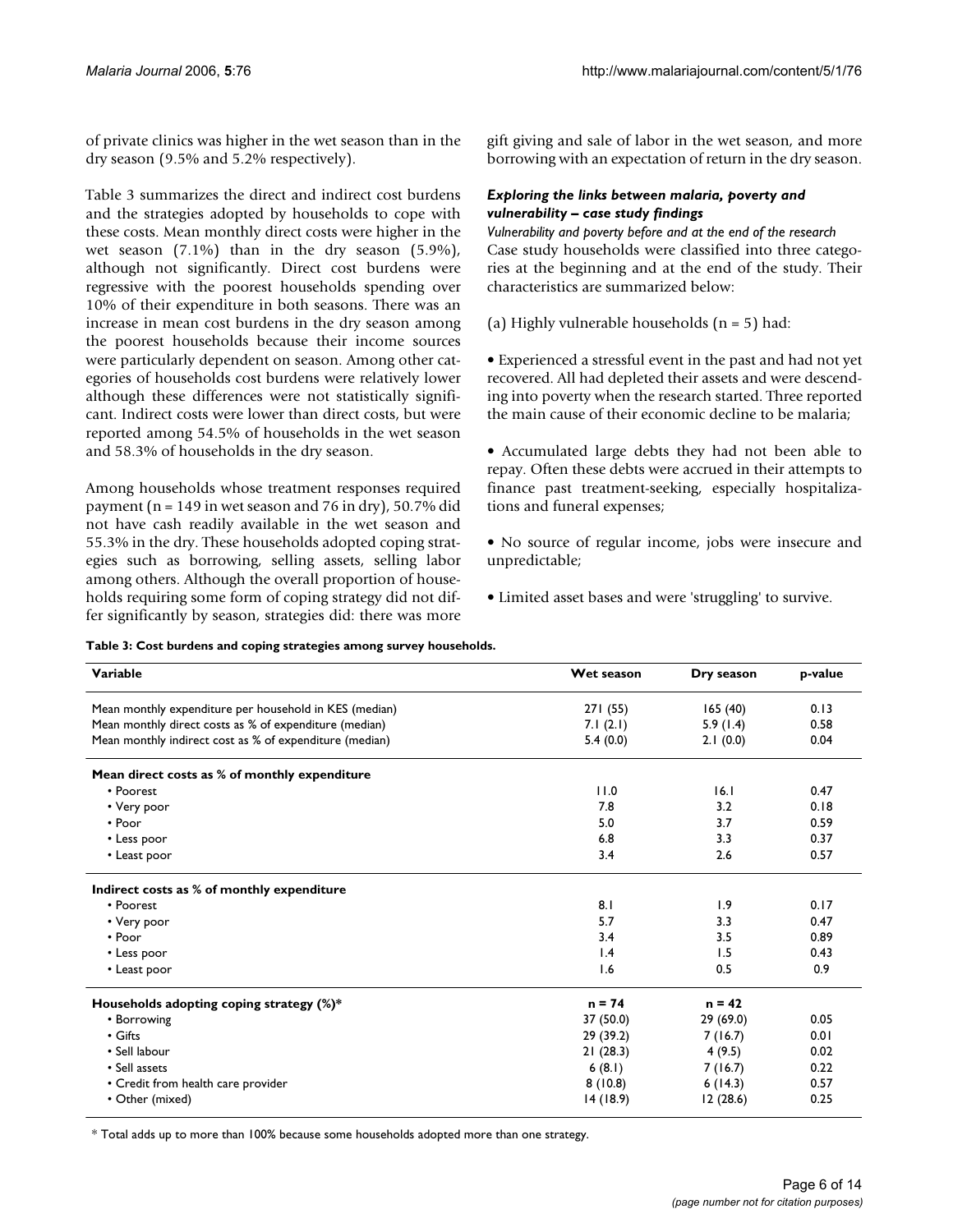(b) Vulnerable households (n = 6) had:

• Experienced a stressful event in the past but still had assets that would enable them to cope with future costs. Two reported having had their livelihoods affected by malaria prior to the study;

• At least one source of regular income, but no permanent employment;

• A moderate asset base (all owned cows or goats).

(c) Least vulnerable households  $(n = 4)$ :

• Did not report any events with major impacts on their livelihoods. None reported major malaria episodes in the years preceding the study;

• Had at least one member with a permanent source of income (thus secure income in the long-run)

• Had accumulated assets, primarily cows and goats and had savings with financial institutions.

The pathways through which malaria imposed adverse effects on households prior to the study included high spending on hospitalization and funerals, the sale of livestock, accumulating debts that affected their ability to borrow in the future and the drought. Two cases of households that illustrate the inter-related nature of these influences are summarized in Figures 2 and 3.

At the end of the research, households were classified into three categories reflecting their outcome (Box E of Figure 1). As noted above, categorization was based on similar indicators to those used at the outset. Households were categorized as 'declining' if they recorded negative changes in two or more indicators, 'stable' if there were no changes or if a reduction in one dimension was compensated by an increase in another, and 'improving' if two or more indicators increased. All households defined as highly vulnerable at the outset declined, vulnerable households either declined, remained stable or improved, while none of the least vulnerable households declined (Table 4). Key potential factors contributing to the outcome at the end of the research were: drought, hunger and associated stresses; levels of reported malaria; and treatment seeking, payment and coping patterns

### *Factors influencing outcome at the end of research*

### *Contextual factors influencing outcome (Box A of Figure 1)*

Drought and hunger had a significant impact on household outcome at the end of the research. Since most households' main source of income was farming, income levels declined tremendously, and there was barely anything to spend after food. People regularly talked about their frustrations in farming and blamed inadequate rains for all their problems:

*"The big problem we face is drought, but if there is enough rain then things would change. Even the number of people getting sick would go down. You see people would eat well...food is important." (Young man, Malomani)*

*"In such times [when there is rain] we say 'mambo ni kwao' [everything is fine] because when there is rain, even the jobs become available. The young people get jobs. Even people can drink more when they see there is enough food in the home. This is a time to make merry." (Young man, Vilwakwe)*

The drought affected different aspects of livelihoods. Even illnesses were left untreated, as putting food on the table was the most urgent need. As one household put it *"How can I take the child to the hospital while last night we slept hungry?"(Household 3)* The highly vulnerable households were the most affected since they did not have any source of regular income. The declining levels of income over the case study period for a selection of households are illustrated in Figure 4.

#### *Self reported malaria, and treatment seeking, payment and coping patterns (Boxes B-E of Figure 1)*

Table 5 shows the distribution of self-reported malaria across household and vulnerability categories, and indicates treatment-seeking and cost data. A total of 119 malaria episodes were reported among all households over 8 months, with most households reporting a mean of one episode per person over the period. Levels of reported malaria varied from month to month, with high peaks in the third and sixth months. The peak in the third month corresponded to an expected transmission increase with the wet season. The six-month peak was during a period when weekly diaries on illness and treatment seeking were being filled and collected, improving recall. As expected, households with young children reported the highest number of episodes. There were no noticeable differences in the levels of reported malaria by vulnerability category. Shops were the main source of treatment for all households. Least vulnerable households used the relatively expensive private clinics more consistently than other households, who were more likely to use the government dispensary. Herbs and healers were reported much more than they were in the surveys, and primarily among highly vulnerable households.

Health expenditure per episode ranged from zero to US\$ 22.82 (mean US\$ 2.13). The mean cost of buying drugs from the shop was US\$ 0.30 range (US\$ 0.04–1.03), for visiting a private provider US\$ 4.59 (range US\$ 1.28– 13.01), and at the government dispensary US\$ 0.64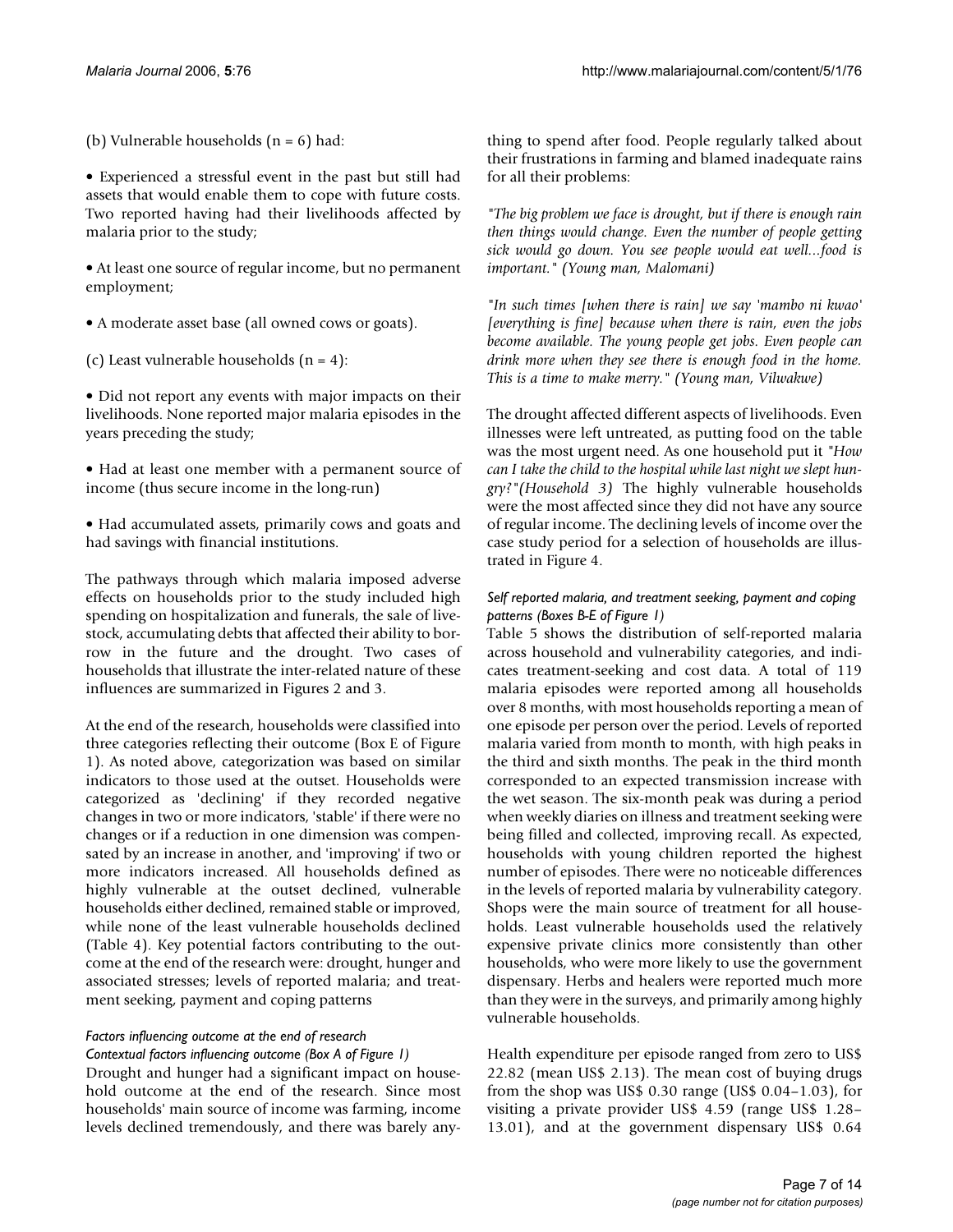# The costs of hospitalization contribute to indebtedness (Household 1)

This household had accumulated debts due to a child's 'serious malaria' in 2001 and were still experiencing difficulties repaying three years later. The child reportedly had a high fever and convulsions, and was admitted to Kilifi district hospital for a week. Although the household could not recall the exact cost, transport costs, hospital charges, and the expense of food items for the child and the carer triggered risky coping strategies. In order to meet these costs, two goats were sold and the household borrowed 'heavily' from friends and neighbours. Although the child recovered after this treatment, the household was unable to repay the debts. It was also reported that the 'malaria' caused another problem (brain damage) that eventually led to the paralysis of the child. In December 2003, the child died from complications that the household believes arose from the initial malaria illness. They incurred additional costs on the funeral that were financed from the sale of a further two goats. Failure to repay their initial debts meant they were no longer on good terms with their neighbours. They still hope to repay one day because they appreciate the assistance they received and because their failure has affected the reputation with and ability to borrow from all neighbours.

# Figure 2 The costs of hospitalization contribute to indebtedness (Household 1).

(range US\$ 0.13–1.28). Most households reported mean monthly cost burdens of below 5% of total expenditure, as with the survey. However costs were not smoothly distributed over 8 months (Figure 5), with seven households having cost burdens of over 10% for at least one month over the case study period. Fluctuations depended on the number of episodes reported within the household, perceived severity of episodes and the type of treatment and coping strategies sought.

Borrowing from friends and neighbours, gifts and credit from shopkeepers and private providers were the main source of support for all households, but the way in which these and other strategies are enabled or constrained differ by vulnerability category. Highly vulnerable households had more limited support, and could only access small amounts of money (below KES 100 and often much less), network members were in a similar or worse economic situation, or they were considered too poor to be trusted with loans:

*"Some people think that when they assist you, you will not be able to pay back, so they refuse to give...they tell you they do not have even when they know very well they have." (Household 3)*

*"I have three good neighbours, they are my friends...I see them every day in church, but their support is low because they do not have. We only help with small things...a few shillings to buy salt or flour." (Household 2)*

Among some highly vulnerable households even KES 10 would require the adoption of some form of coping strategy; primarily borrowing from friends. Other coping strategies did not aim to raise cash, such as borrowing drugs from neighbours, and sharing drugs between siblings. Drugs were mainly shared among siblings who fell ill within the same period. This strategy was common among households with many young children. Usually the younger or more seriously ill child was taken to a health facility and the drugs used to treat siblings. Where raising cash or other strategies were impossible, 'ignoring' illness and struggling on was common among the highly vulnerable households. Thus, treatment seeking behavior, in often in itself a coping strategy that minimizes the amount of cash spent on treatment.

## **Discussion**

In this paper, literature and existing frameworks around poverty, vulnerability and treatment-seeking, costs and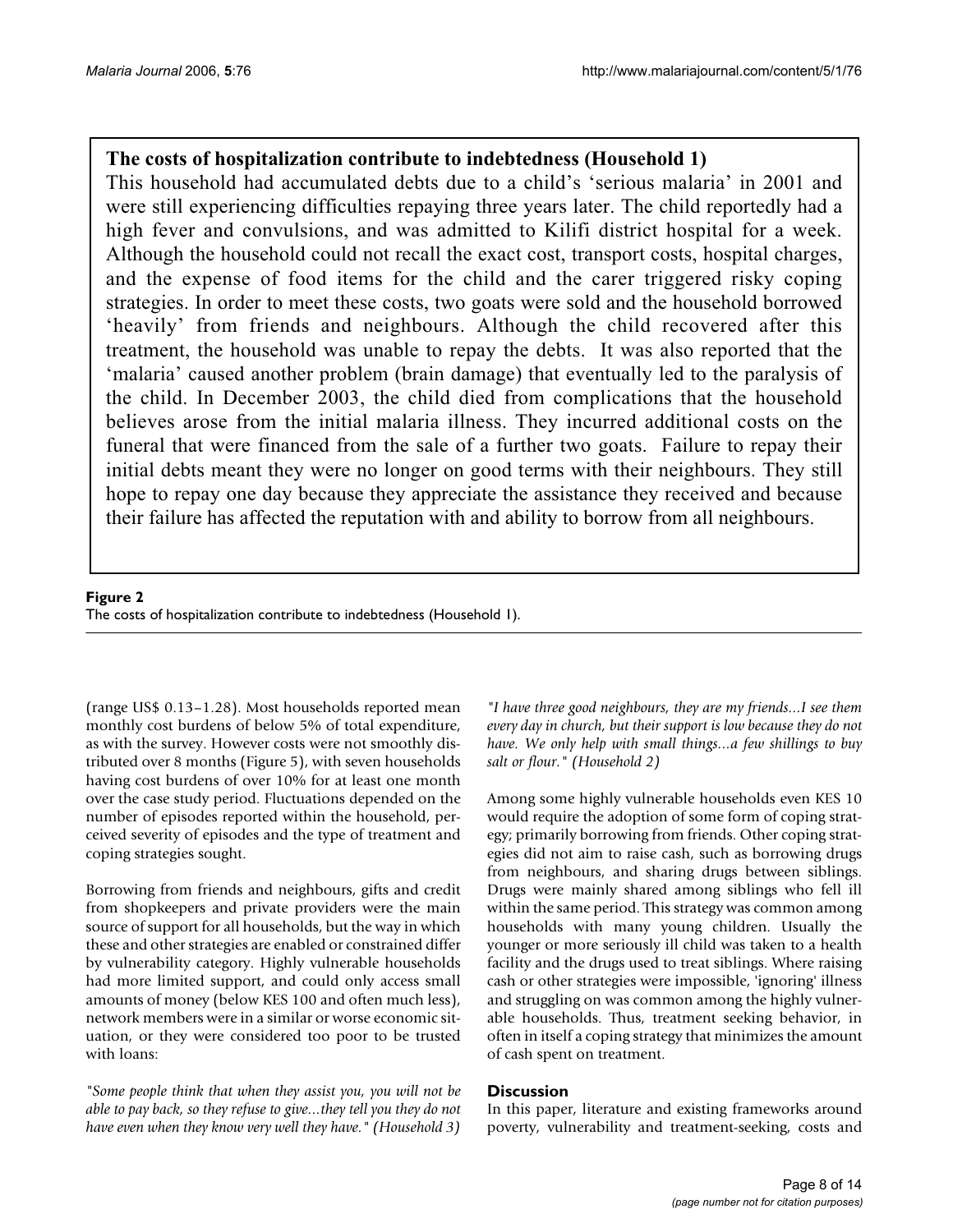# Illnesses and other calamities lead to livelihood decline (Household 9)

The livelihoods of this household had declined tremendously when the research started due to illness and non-illness factors. Within a span of three years household had lost three children to a 'strange' illness. The death that had a major impact on this household occurred in 2002. The child reportedly suffered from severe stomach problems and was admitted at the Kilifi district hospital for one week. A few days after leaving hospital the illness recurred. The child was hospitalized at the district hospital a second time.

The condition of the child continued to deteriorate and the household transferred her to a large private hospital (Aga Khan Hospital) for specialized treatment where she was again hospitalized two times within a period of one month. Unfortunately the child succumbed to the illness. They paid KES 50,000 at the Aga Khan Hospital and spent a similar amount on the funeral. To meet these costs, the household sold seven cows and cancelled his plans for investment in a shop and hotel business. In the same year, twenty cows belonging to this household died of illness and they were left without any reliable sources of income (main source of income was from milk sales). The high spending on treatment and funerals made this household vulnerable to other contingencies.

# **Figure 3**

Illnesses and other calamities lead to livelihood decline (Household 9).

coping have been drawn upon to present a framework to investigate the role of malaria in vulnerability and poverty among rural households. The framework goes beyond estimating the direct and indirect costs of malaria towards identifying other economic pathways through which malaria increases household vulnerability and poverty. It has then been applied to data from a low-income setting on the Kenyan coast. The results contribute to a small body of micro-level studies that explore the links between malaria, poverty and vulnerability. In this section three

| Table 4: The outcome at end of the research among case study |  |
|--------------------------------------------------------------|--|
| households.                                                  |  |

| Status at the beginning |          | Status at the end of the research |          |  |  |  |
|-------------------------|----------|-----------------------------------|----------|--|--|--|
|                         | Declined | <b>Stable</b>                     | Improved |  |  |  |
| Highly vulnerable       |          |                                   |          |  |  |  |
| Vulnerable              |          |                                   |          |  |  |  |
| Least vulnerable        |          |                                   |          |  |  |  |

sets of findings are discussed in turn: cost burdens and their seasonality; factors contributing to malaria vulnerability; and the relationship between malaria cost burdens and outcome.



# **Figure 4** Declining levels of monthly income.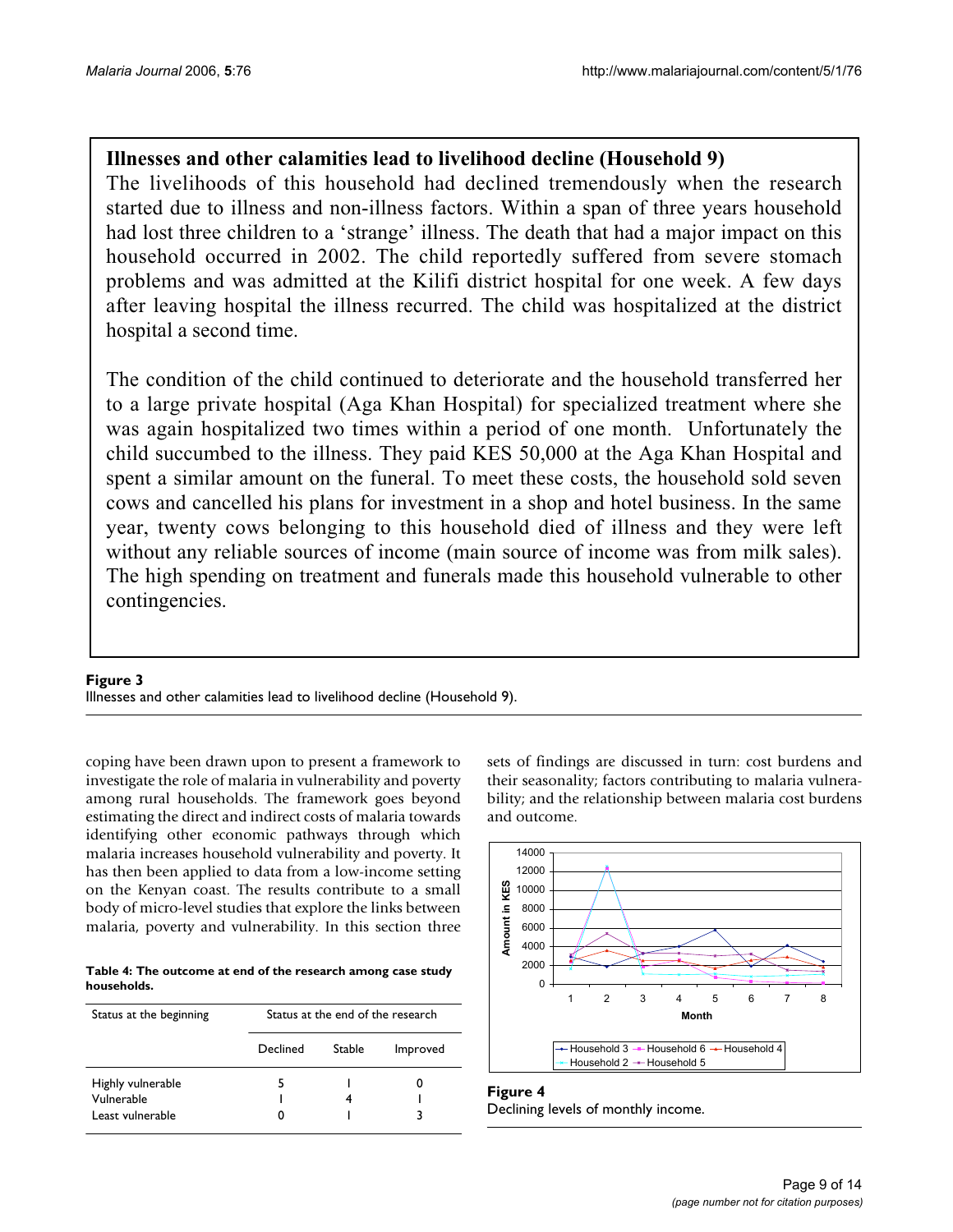| Household       | Self reported malaria |                     | Number of times household used type of treatment |            |         | Average monthly<br>cost burdens (%) | Outcome at end<br>of the research |                  |               |
|-----------------|-----------------------|---------------------|--------------------------------------------------|------------|---------|-------------------------------------|-----------------------------------|------------------|---------------|
|                 | Total episodes        | Per capita episodes | Shops                                            | Dispensary | Private | Herbs                               | Healer                            |                  |               |
|                 | 9                     |                     |                                                  |            | 4       | U                                   | 0                                 | 19.6             | Declined      |
|                 |                       |                     |                                                  |            |         |                                     |                                   | 0.3              | Declined      |
|                 |                       |                     |                                                  |            |         |                                     |                                   | 6.0              | Declined      |
|                 |                       |                     |                                                  |            |         |                                     |                                   | 0.5              | Declined      |
|                 |                       |                     |                                                  |            |         |                                     | 0                                 | 0.3              | Declined      |
|                 |                       |                     |                                                  |            |         |                                     |                                   | 12.1             | Stable        |
|                 |                       |                     |                                                  |            |         |                                     |                                   | 0.2              | <b>Stable</b> |
|                 |                       |                     |                                                  |            |         |                                     |                                   | 5.1              | Stable        |
|                 | 28                    |                     | 15                                               |            |         |                                     |                                   | 7.3              | Improved      |
| 10              | 10                    |                     |                                                  |            |         |                                     |                                   | 0.1              | Declined      |
| н               |                       |                     |                                                  |            |         |                                     |                                   | 0.0              | Stable        |
| 12              |                       |                     |                                                  |            |         |                                     | o                                 | 2.0              | <b>Stable</b> |
| $\overline{13}$ | 13                    |                     |                                                  |            |         |                                     | 0                                 | 1.0              | Improved      |
| 4               |                       |                     |                                                  |            |         |                                     | 0                                 | $\overline{1}$ . | Improved      |
| 15              |                       |                     |                                                  |            |         |                                     | o                                 | 0.0              | Improved      |
| Total           | I 19                  |                     | 48                                               | 12         | 19      | $\overline{10}$                     |                                   |                  |               |

#### **Table 5: Self reported malaria, treatment sources and direct cost burdens among case study households over 8 months.**

\*Household 1–5 are the highly vulnerable, household 6–11 are the vulnerable and household 12–16 are the least vulnerable.

#### *Seasonality of cost burdens*

Households reported more malaria episodes in the wet than in the dry season. Direct cost burdens were higher in the wet compared to the dry season. These findings are expected: in Ganze as in many agricultural communities, the wet high transmission season is a busy period with relatively good availability of casual work and farm income. Having high levels of malaria in these 'boom' periods has important negative implications for the well-being over time. This may contribute to higher use of private clinics in the wet season, and higher use of the dispensary in the dry season. People are keen to avoid the relatively long dispensary queues in the wet season and are better able to



**Figure 5** Distribution of cost burdens over 8 months.

meet relatively high private clinic costs. Indirect costs were also significantly higher in the wet than in the dry season because the opportunity costs of time were higher in the former.

The literature review did not identify any study that has looked specifically at seasonal differences in the costs of malaria. However, one study explored seasonal differences in costs of all illness in a rural setting in Burkina Faso (i.e. not malaria specific) [27] and observed the opposite pattern: more illnesses and higher costs in the dry season. Other studies have noted higher utilization of health care services in the dry season [37]. Sauerborn et al. [27] argue that since the rainy season is a busy season for agricultural communities, people have 'less' time to be ill and perceive illnesses to be less severe because they prefer to work rather than take precious time off to seek treatment.

The findings presented in this paper reflect expected seasonal differences in malaria transmission, treatment-seeking and cost burdens. There are further factors that may have contributed to these study findings. Firstly, the drought may have altered norms of production, income levels and spending patterns. Secondly, methodological differences in valuing income and costs can have an impact. Sauerborn et al. [27] valued home production to estimate income while expenditure was used in this study. Expenditure is generally preferred to income among agricultural communities because households consume a large proportion of their own production, which is diffi-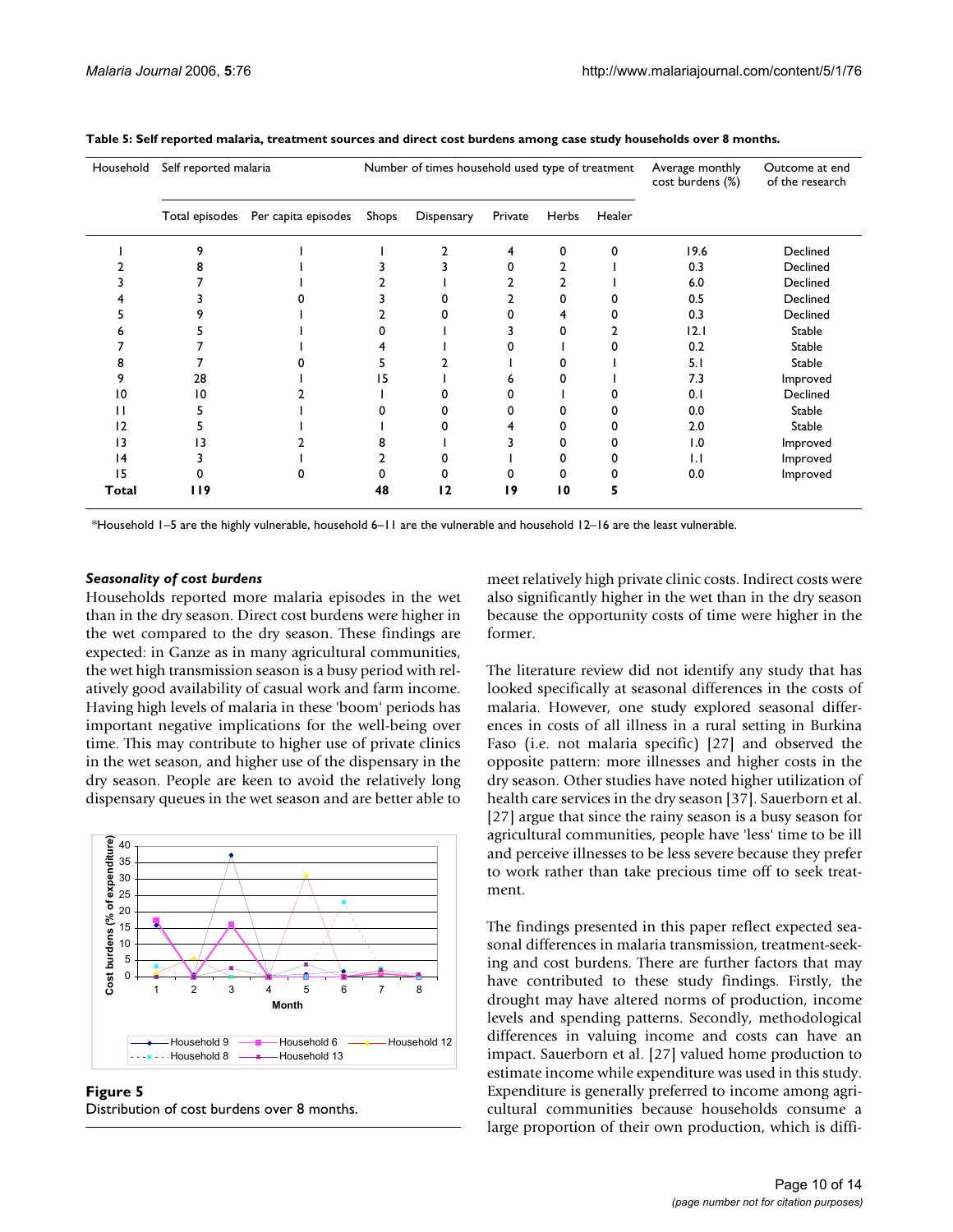| Strategy                          | Highly vulnerable                                                                                                                                                             | Vulnerable                                                                                                                                                  | Least vulnerable                                                                                                                          |
|-----------------------------------|-------------------------------------------------------------------------------------------------------------------------------------------------------------------------------|-------------------------------------------------------------------------------------------------------------------------------------------------------------|-------------------------------------------------------------------------------------------------------------------------------------------|
| Borrowing                         | Rarely borrowed cash because they<br>were not creditworthy (too poor<br>to pay back); fear of borrowing and<br>being unable to pay back leading to<br>bad reputation & gossip | A common strategy because they<br>had moderate assets but still not<br>enough to rely more on other<br>sources of credit like shops or<br>private providers | Not common because they had<br>other sources of credit but they<br>could easily borrow if need arose.                                     |
|                                   | Amount of money borrowed was<br>small (KES 10) because their friends<br>were equally poor                                                                                     | Could borrow up to KES 100-200                                                                                                                              | Could easily borrow KES 5000 if<br>need be because their friends were<br>in a good economic situation                                     |
| Credit from private providers     | Not accessible by these households<br>due to poverty                                                                                                                          | Could get treatment on credit but<br>limited amounts depending on<br>providers understanding of their<br>economic status                                    | Unlimited access to credit from<br>providers because they were<br>wealth, had permanent jobs &<br>could easily pay by end of the<br>month |
| Credit from shops                 | Occasionally but small amounts to<br>buy drugs                                                                                                                                | Had access to credit but could be<br>denied when they asked for large<br>amounts                                                                            | Could acquire all goods on credit<br>until end of the month                                                                               |
| Sale of assets (Goats & chickens) | Those that had assets sold them to<br>pay for treatment or other needs<br>but some had nothing to sell                                                                        | Sold assets but usually to clear a<br>debt at private providers.                                                                                            | Assets not sold to pay for<br>treatment because there were<br>other 'better' options                                                      |
| Sale of labor on farms            | Preferred but not used due to<br>drought                                                                                                                                      | A possibility but drought limited its<br>use                                                                                                                | Unlikely for these households to<br>use the strategy                                                                                      |
| Borrowing drugs                   | Preferred because they had no<br>access to cash and were not<br>required to pay back drugs                                                                                    | Not reported                                                                                                                                                | Not reported                                                                                                                              |
| Sharing drugs                     | A common strategy when drugs are<br>borrowed or bought                                                                                                                        | Common for households with<br>many children                                                                                                                 | Reported when more than one<br>child fell ill at the same time                                                                            |
| Ignoring illness                  | A common strategy because they<br>rarely had cash and access to other<br>strategies was limited                                                                               | Reported on two occasions<br>because illnesses not perceived<br>serious enough                                                                              | Not reported                                                                                                                              |

**Table 6: Summary of coping strategies reported among case study households.**

cult to value. Income is also subject to fluctuation while expenditure is smoothed over time, making it a better indicator of socio-economic status over a year [38].

The importance of incorporating seasonality into estimates of the economic burden of malaria is clear. At the very least, the timing of surveys and other contextual information such as economic activities and malaria transmission patterns should be provided to enable comparisons between studies. Regarding policy and practice, should the findings be replicated in similar settings elsewhere, lowering charges and enabling debts to be repaid in less economically challenging periods, could be considered.

#### *Factors contributing to malaria vulnerability*

The case study findings revealed that the history of households has important implications for cost burdens, ability to cope and the outcome. Some households that had incurred high costs due to repeated malaria related deaths and hospitalizations within the five years prior to the study were highly vulnerable by the time the research started. Their situation continued to decline through out the study period. Most households incurred cost burdens of over 10% in two out of eight months. In other months costs burdens were relatively low. The concentration of costs within a few months can have implications for how costs are managed. Since costs are met at the time when they occur, mobilizing resources to finance them can affect household ability to cope with other shocks in the future.

Borrowing was the main strategy among survey households, preferred because it is relatively quick and minimizes delay in treatment. The importance of borrowing has been shown elsewhere for malaria [26,39] and general illness costs [40,27,41,42]. Additional information presented in this paper is around decision-making and access surrounding each strategy. These differed by household wealth and reputation. Least vulnerable households had good access to less risky strategies such as credit from local shops and private providers, while highly vulnerable households had limited choice of strategies. Coping strategies were evidently far more complex than is possible to gather in a survey. For example, borrowing from friends and neighbours was not preferred because it was prone to gossip. Social networks were also strained by drought. Highly vulnerable households were excluded or excluded themselves from borrowing networks because they were deemed too poor to pay and were unable to reciprocate. Ignoring illness and preventing costs from arising was therefore a basic survival strategy for poor and vulnerable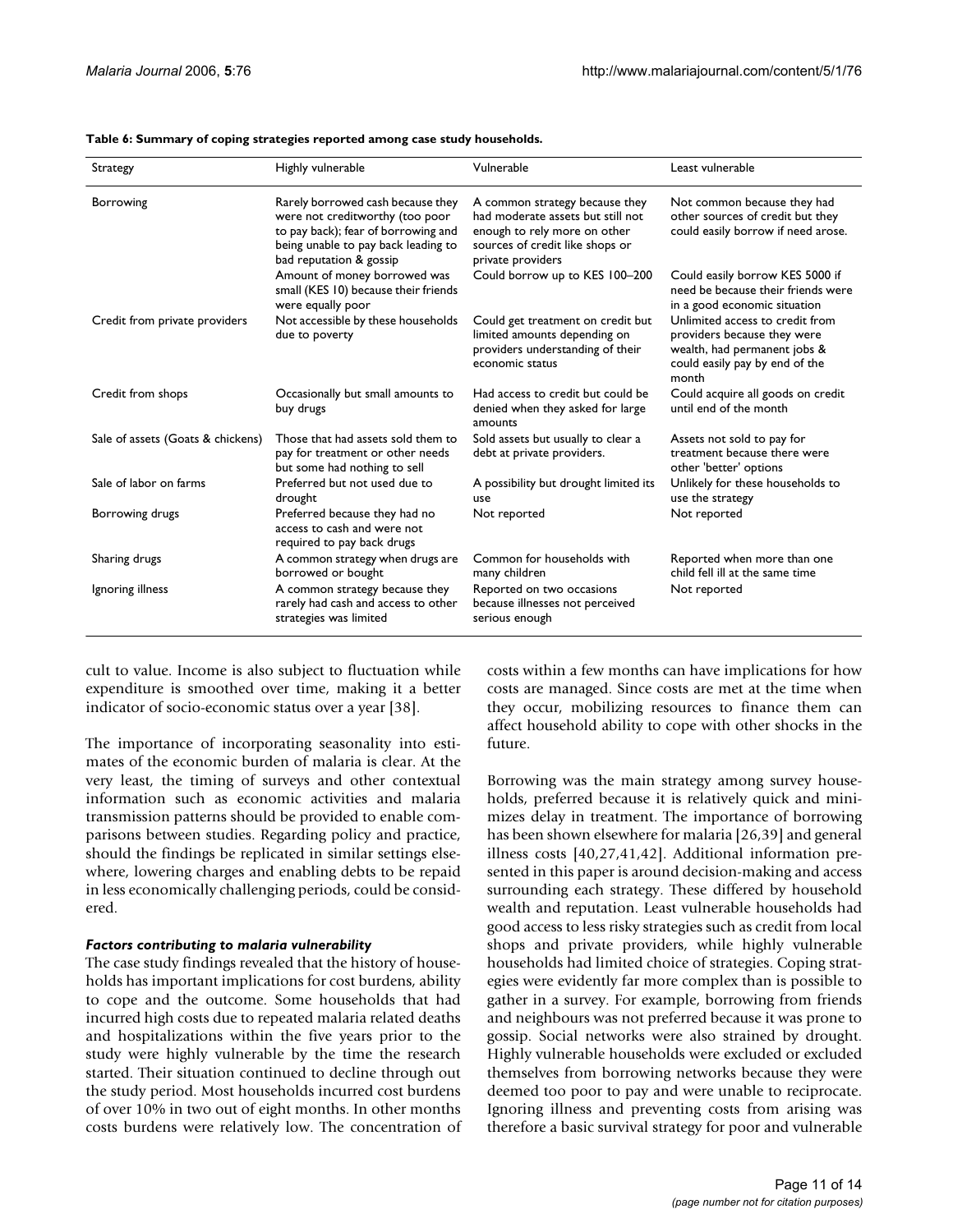households. Although coping strategies can be successful in meeting the costs of treatment in the short run, they can have negative implications in the long term. For example, debt accumulation and sale of livestock made households poorer and more vulnerable to other contingencies in the future. A potential way of increasing ability to cope is to build assets that cushion the poor from the costs of malaria and other shocks. This might include encouraging livelihood diversification and expanding markets for livestock products such that households have alternative sources of income to sustain them during rain shortages.

#### *The relationship between malaria cost burdens and outcome*

The longitudinal data revealed no clear relationship between costs burdens and outcome at the end of the research. Some households with low cost burdens declined while others improved or remained stable, and visa versa. However, when cost burdens, vulnerability categories at the beginning of the research and the outcome are taken together, it is clear that all highly vulnerable households declined (irrespective of their cost burdens), vulnerable households declined or remained stable, and none of the least vulnerable households declined. This pattern can be attributed to various factors:

• Exposure to risk of infection and cost burdens does not always lead to increased vulnerability or poverty: households' assets endowments can mediate potential impact through supporting cost management strategies. Households that had a good asset base were able to meet arising costs without depleting their resources and without risking any decline;

• For poor and highly vulnerable households, the type of treatment-seeking behavior selected was often a coping strategy. Highly vulnerable households prevented costs by adopting treatment actions that did not require cash (for example herbs) and by not seeking any treatment. Therefore, low cost burdens do not necessarily imply less need but rather can indicate desperation or affordability barriers to seeking care. In a community characterized by high levels of poverty and food insecurity, seeking health care might not be 'important' because diverting even small amounts away from food towards shop drugs is difficult.

• Household poverty and vulnerability is influenced by many factors and the costs of malaria are just one. Key factors identified in this study were natural factors (drought and hunger); economic factors (types of jobs and income levels); social and demographic factors (household composition and management of resources); and illness and health (number of reported illnesses). Based on this it is difficult, if not impossible, to associate a single factor to outcome. For example, some households sold assets to

buy food, pay school fees for their children or to pay for the treatment of other illnesses (not malaria). What is clear is that high costs of treatment, together with accumulated debts and sale of animals led to increased poverty and vulnerability for some households and constrained improvements for others.

Critically, it is clear that highly vulnerable households suffer and struggle on with illnesses, risking complications that might require more expensive treatment strategies. Such households urgently require protection from health care payments and their livelihoods supported through equitable economic development.

An important caveat with the above finding is the definition of malaria as reported fevers. Only 40–60% of fevers may be clinical malaria [34,51]. This limitation is difficult to overcome, given the practicality of field based testing. The implications are that clinical malaria costs may be lower; costs of uncomplicated malaria may be overestimated but the impact of severe disease may be underestimated, although this depends on what non-malaria fevers are and associated treatment seeking patterns. Nevertheless many of the above recommendations are not specific to malaria interventions, but support of general households sustainability.

### **Conclusion**

Understanding the various pathways through which malaria causes poverty is critical for targeting malaria control interventions towards the poor and vulnerable. By applying the framework developed in this paper the findings have contributed towards understanding the economic burden of malaria in various ways. Firstly, the study has shown that low cost burdens do not necessarily indicate less burden, rather they might indicate higher levels of need among poor households who prevent costs from arising by leaving illnesses untreated, thereby risking complications. Secondly, the costs incurred as a result of the range of coping strategies adopted are often high and have significant impact on household well being, through for example sale of assets. These impacts spread over time and determine a household ability to withstand malaria in future together with ability to cope with other contingencies. Thirdly applying the framework presented in this paper highlights the range of issues that need to be tackled to minimize the economic burden of malaria. Malaria control policies and interventions need to be integrated into sustainable development and poverty reduction initiatives. Finally, the adoption and application of the framework presented in this paper in other settings will tests its value and generalizability of the findings.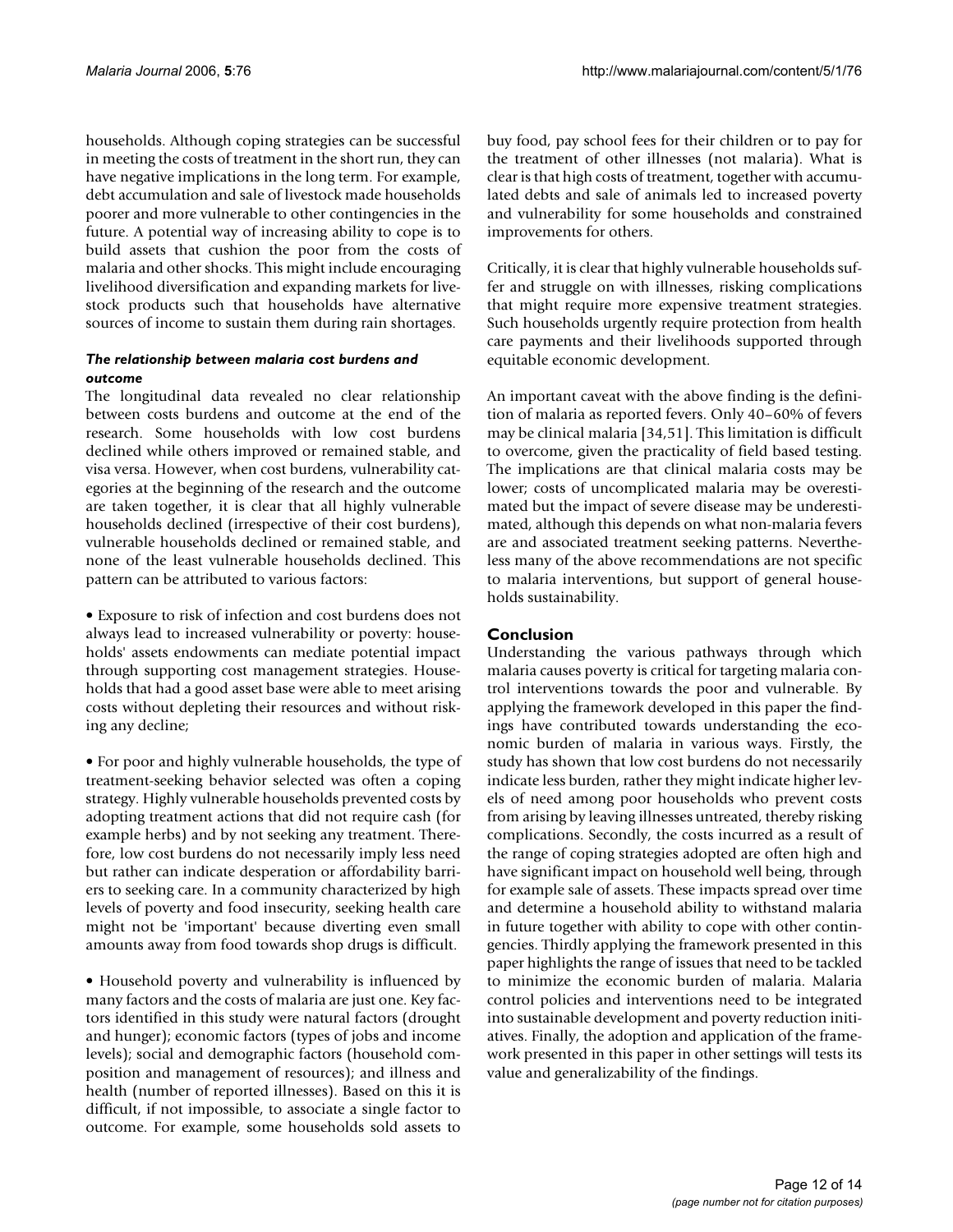#### **Authors' contributions**

JC was responsible for data collection, analysis and writing up of the paper and assisted CM with the design of the study. CM and MT provided support on the overall study and commented on several drafts of the manuscript. All authors read and approved the final manuscript.

#### **Acknowledgements**

This study was made possible through a grant awarded to CM by The Wellcome Trust, UK and supported by the Kenyan Medical Research Institute. We are grateful to the Ganze community and the case study households who gave up their valuable time to share their experiences so openly with us. Thanks also to Johnson Masha, Gladys Sanga, Jane Kahindi, Isaac Charo and Wilfred Katana who assisted in the data collection. This paper is published with the permission of the director of KEMRI.

#### **References**

- 1. Gallup J, Sachs J: **The economic burden of malaria.** *Am J Trop Med Hyg* 2001, **64(Suppl):**85-96.
- 2. Sachs J, Malaney P: **[The economic and social burden of malaria.](http://www.ncbi.nlm.nih.gov/entrez/query.fcgi?cmd=Retrieve&db=PubMed&dopt=Abstract&list_uids=11832956)** *Nature* 2002, **415:**680-685.
- 3. McCarthy D, Wolf H, Wu Y: **Malaria and Growth. Policy Research Working Paper.** World Bank, Washington, DC; 1999.
- 4. World Bank: **Economics of malaria: Summary of facts and figures.** *Press release* 1999.
- 5. World Bank: **Poverty reduction and the health sector. World Bank's poverty reduction strategy source book.** World Bank, Washington DC; 2001.
- 6. Worrall E, Basu S, Hanson K: **[Is malaria a disease of poverty? A](http://www.ncbi.nlm.nih.gov/entrez/query.fcgi?cmd=Retrieve&db=PubMed&dopt=Abstract&list_uids=16185240) [review of the literature.](http://www.ncbi.nlm.nih.gov/entrez/query.fcgi?cmd=Retrieve&db=PubMed&dopt=Abstract&list_uids=16185240)** *Trop Med Int Health* 2005, **10:**1047-1059.
- 7. Asenso-Okyere W, Dzator J: **Household cost of seeking malaria care: a retrospective study of two districts in Ghana.** *Soc Sci Med* 1999, **45:**659-677.
- 8. Attanayake N, Fox-Rushby J, Mills A: **[Household costs of 'malaria'](http://www.ncbi.nlm.nih.gov/entrez/query.fcgi?cmd=Retrieve&db=PubMed&dopt=Abstract&list_uids=11044273) [morbidity: a study in Matale district, Sri Lanka.](http://www.ncbi.nlm.nih.gov/entrez/query.fcgi?cmd=Retrieve&db=PubMed&dopt=Abstract&list_uids=11044273)** *Trop Med Int Health* 2000, **5:**595-606.
- 9. Konradsen F, Van der, Hoek H, Amerasinghe F, Fonseka K: **[House](http://www.ncbi.nlm.nih.gov/entrez/query.fcgi?cmd=Retrieve&db=PubMed&dopt=Abstract&list_uids=9196747)[hold responses to malaria and their costs: a study from rural](http://www.ncbi.nlm.nih.gov/entrez/query.fcgi?cmd=Retrieve&db=PubMed&dopt=Abstract&list_uids=9196747) [Sri Lanka.](http://www.ncbi.nlm.nih.gov/entrez/query.fcgi?cmd=Retrieve&db=PubMed&dopt=Abstract&list_uids=9196747)** *Trans R Soc Trop Med Hyg* 1997, **91:**127-130.
- 10. Mills A: **The economics of malaria control.** In *waiting for the vaccine* John Wiley and Sons; Chichester England; 1991.
- 11. Onwujekwe O, Chima R, Okonkwo P: **[Economic burden of](http://www.ncbi.nlm.nih.gov/entrez/query.fcgi?cmd=Retrieve&db=PubMed&dopt=Abstract&list_uids=11094267) [malaria on households versus that of all other illness epi](http://www.ncbi.nlm.nih.gov/entrez/query.fcgi?cmd=Retrieve&db=PubMed&dopt=Abstract&list_uids=11094267)sodes: a study in five malaria holo-endemic Nigerian com[munities.](http://www.ncbi.nlm.nih.gov/entrez/query.fcgi?cmd=Retrieve&db=PubMed&dopt=Abstract&list_uids=11094267)** *Health Policy* 2000, **54:**143-159.
- 12. Sauerborn R, Ibrango I, Nougtara A: **[The economic costs of illness](http://www.ncbi.nlm.nih.gov/entrez/query.fcgi?cmd=Retrieve&db=PubMed&dopt=Abstract&list_uids=7631130) [for rural households in Burkina Faso.](http://www.ncbi.nlm.nih.gov/entrez/query.fcgi?cmd=Retrieve&db=PubMed&dopt=Abstract&list_uids=7631130)** *Trop Med Parasitol* 1995, **46:**54-60.
- 13. Shepard D, Ettling M, Brinkmann U, Sauerborn R: **[The economic](http://www.ncbi.nlm.nih.gov/entrez/query.fcgi?cmd=Retrieve&db=PubMed&dopt=Abstract&list_uids=1801147) [cost of malaria control in Africa.](http://www.ncbi.nlm.nih.gov/entrez/query.fcgi?cmd=Retrieve&db=PubMed&dopt=Abstract&list_uids=1801147)** *Trop Med Parasitol* 1991, **42:**199-203.
- 14. Chima R, Goodman C, Mills A: **[The economic impact of malaria](http://www.ncbi.nlm.nih.gov/entrez/query.fcgi?cmd=Retrieve&db=PubMed&dopt=Abstract&list_uids=12468115) [in Africa: a critical review of the evidence.](http://www.ncbi.nlm.nih.gov/entrez/query.fcgi?cmd=Retrieve&db=PubMed&dopt=Abstract&list_uids=12468115)** *Health Policy* 2003, **63:**17-36.
- 15. Russell S: **[The economic burden of illness for households in](http://www.ncbi.nlm.nih.gov/entrez/query.fcgi?cmd=Retrieve&db=PubMed&dopt=Abstract&list_uids=15331831) [developing countries. A review of studies focusing on](http://www.ncbi.nlm.nih.gov/entrez/query.fcgi?cmd=Retrieve&db=PubMed&dopt=Abstract&list_uids=15331831) [Malaria, Tuberculosis and HIV/AIDS.](http://www.ncbi.nlm.nih.gov/entrez/query.fcgi?cmd=Retrieve&db=PubMed&dopt=Abstract&list_uids=15331831)** *Am J Trop Med Hyg* 2004, **71:**147-155.
- 16. Ettling M, Mcfarland D, Schultz L, Chitsulol L: **[Economic impact of](http://www.ncbi.nlm.nih.gov/entrez/query.fcgi?cmd=Retrieve&db=PubMed&dopt=Abstract&list_uids=8066390) [malaria in Malawian households.](http://www.ncbi.nlm.nih.gov/entrez/query.fcgi?cmd=Retrieve&db=PubMed&dopt=Abstract&list_uids=8066390)** *Trop Med Parasitol* 1994, **45:**74-79.
- 17. Prescott N: **Coping with catastrophic health shocks. Conference on social Protection and poverty.** Washington, DC: Inter-American Development Bank; 1999.
- 18. Dercon S: **Vulnerability to poverty: A framework for policy analysis.** *Working Paper for DFID* 2001 [\[http://www.econom](http://www.economics.ox.ac.uk/members/stefan.dercon) [ics.ox.ac.uk/members/stefan.dercon](http://www.economics.ox.ac.uk/members/stefan.dercon)].
- 19. Moser C: **The asset vulnerability framework: reassessing urban poverty reduction strategies.** *World Development* 1998, **26(1):**1-19.
- 20. Scoones I: **Sustainable rural livelihoods. A framework for analysis. IDS Working Paper 72.** *Institute of Development Studies* 1999.
- 21. Lipton M, Maxwell S: **The new poverty agenda: An overview. Discussion paper 306.** Institute of Development Studies, Brighton; 1992.
- 22. Chambers R: **Editorial introduction: vulnerability, coping and policy.** *IDS Bulletin* 1998, **20:**1-7.
- 23. Binayak S: **Risks, Vulnerability and poverty in Bangladesh: Issues and Evidence.** 1999 [[http://www.gdnet.org/pdf/paper/](http://www.gdnet.org/pdf/paper/sen.doc) [sen.doc\]](http://www.gdnet.org/pdf/paper/sen.doc).
- 24. Bates I, Fenton C, Gruber J, Lalloo D, Medina Lara A, Squire B, Theobald S, Thomson R, Tolhurst R: **[Vulnerability to Malaria, Tuber](http://www.ncbi.nlm.nih.gov/entrez/query.fcgi?cmd=Retrieve&db=PubMed&dopt=Abstract&list_uids=15120343)[culosis and HIV/AIDS infection and disease. Part 2:](http://www.ncbi.nlm.nih.gov/entrez/query.fcgi?cmd=Retrieve&db=PubMed&dopt=Abstract&list_uids=15120343) determinants operating at individual and household level.** *Lancet Infect Dis* 2004, **4:**267-277.
- Sharp T, Harvey P: [Malaria and growth stunting in young chil](http://www.ncbi.nlm.nih.gov/entrez/query.fcgi?cmd=Retrieve&db=PubMed&dopt=Abstract&list_uids=7008427)**[dren of the highlands of Papua New Guinea.](http://www.ncbi.nlm.nih.gov/entrez/query.fcgi?cmd=Retrieve&db=PubMed&dopt=Abstract&list_uids=7008427)** *P N G Med J* 1980, **23:**132-140.
- 26. Jayawardene R: **Illness perception: social costs and coping strategies of malaria cases.** *Soc Sci Med* 1193, **37:**1169-1176.
- 27. Sauerborn R, Adams A, Hein M, Diesfled H: **[Household strategies](http://www.ncbi.nlm.nih.gov/entrez/query.fcgi?cmd=Retrieve&db=PubMed&dopt=Abstract&list_uids=8844932) [to cope with the economic costs of illness.](http://www.ncbi.nlm.nih.gov/entrez/query.fcgi?cmd=Retrieve&db=PubMed&dopt=Abstract&list_uids=8844932)** *Soc Sci Med* 1996, **43:**291-301.
- 28. Kimalu P, Nafula N, Manda D, Mwabu G, Mwangi S: **A situation analysis of poverty in Kenya.** In *Working Paper no. 6* Kenya Institute for Public Policy Research and Analysis; 2001.
- 29. Ministry of Health: **Preventing malaria and anaemia in pregnancy: Ways forward.** Ministry of Health, Government of Kenya; 2000.
- 30. Snow R, Armstrong J, Peshu N: [Periodicity and time-space clus](http://www.ncbi.nlm.nih.gov/entrez/query.fcgi?cmd=Retrieve&db=PubMed&dopt=Abstract&list_uids=8249058)**[tering of severe malaria along the Kenyan coast.](http://www.ncbi.nlm.nih.gov/entrez/query.fcgi?cmd=Retrieve&db=PubMed&dopt=Abstract&list_uids=8249058)** *Trans R Soc Trop Med Hyg* 1993, **87:**386-390.
- 31. Ministry of Health: *Household health expenditure and utilization survey report* Government of Kenya; 2003.
- 32. World Health Organization: *Commission on Macro-economics and Health* Geneva, Switzerland; 2001.
- 33. Government of Kenya: **Welfare and monitoring survey II.** Ministry of Finance, Republic of Kenya; 2002.
- 34. Reyburn H, Carneiro L, Mwakasungula E, Mwerinde O, Saganda K, Shao J, Kitua A, Olomi R, Greenwood M, Whitty J: **[Over diagnosis](http://www.ncbi.nlm.nih.gov/entrez/query.fcgi?cmd=Retrieve&db=PubMed&dopt=Abstract&list_uids=15542534) [of malaria in patients with severe febrile illness in Tanzania:](http://www.ncbi.nlm.nih.gov/entrez/query.fcgi?cmd=Retrieve&db=PubMed&dopt=Abstract&list_uids=15542534) [a prospective study.](http://www.ncbi.nlm.nih.gov/entrez/query.fcgi?cmd=Retrieve&db=PubMed&dopt=Abstract&list_uids=15542534)** *BMJ* 2004, **329:**1212.
- 35. Anzagi K, Bernard F: **[Population Pressure in Rural Kenya, Geo](http://www.ncbi.nlm.nih.gov/entrez/query.fcgi?cmd=Retrieve&db=PubMed&dopt=Abstract&list_uids=12337395)[forum.](http://www.ncbi.nlm.nih.gov/entrez/query.fcgi?cmd=Retrieve&db=PubMed&dopt=Abstract&list_uids=12337395)** Pergamon Press; 1977.
- 36. Fielding J: **Coding and managing data.** Gibert, N (ed) Researching social life. Sage Publications, London; 1993.
- 37. Litvack J, Bodart C: **[User fees plus quality equals improved](http://www.ncbi.nlm.nih.gov/entrez/query.fcgi?cmd=Retrieve&db=PubMed&dopt=Abstract&list_uids=8356485) [access to health care: results of field experiment in Cam](http://www.ncbi.nlm.nih.gov/entrez/query.fcgi?cmd=Retrieve&db=PubMed&dopt=Abstract&list_uids=8356485)[eroon.](http://www.ncbi.nlm.nih.gov/entrez/query.fcgi?cmd=Retrieve&db=PubMed&dopt=Abstract&list_uids=8356485)** *Soc Sci Med* 1993, **37:**369-383.
- 38. Deaton A: **The analysis of household surveys: A microeconometric approach to development policy.** *World Bank* 1997.
- 39. Muela S, Mushi A, Muela R: **The paradox of the cost and affordability of traditional and government health services in Tanzania.** *Health Policy Plann* 2000, **15:**296-302.
- 40. Mock C, Gloyd S, Adjei S, Acheampong F, Gish O: **Economic consequences of injury and resulting family coping strategies in Ghana.** *Accid Anal Prev* 2001, **8:**1-10.
- 41. Russell S: **Can households afford to be ill? The role of the health system, material resources and social networks in Sri-Lanka.** *PhD thesis. Department of Public Health and Policy, London School of Hygiene and Tropical Medicine* 2001.
- 42. Wilkes A, Hao Y, Bloom G, Xingyuan G: **Coping with the costs of severe illness in rural China.** *IDS Working Paper no.58* 1997.
- 43. Desfontaine M, Geals H, Cabob H, Goghomou A, Kouka D, Carnevale P: **Evaluation of practice and costs of vector control on a family in Central Africa II. Doula City (Cameroon).** *Ann Soc Belge Med Trop* 1990, **70:**137-144.
- Evans J: Community Knowledge Attitudes and Practices-**Urban mosquitoes and sustainable mosquito control.** *PhD thesis. University of Exeter* 1994.
- 45. Filmer D: **Fever and its treatment among the most and less poor in sub Saharan Africa.** *Health Policy Plann* 2005, **20:**337-346.
- 46. Guiguemde R, Dao F, Curtis V, Traore A, Sondo B, Testa J, Ouedraogo B: **[Household expenditure on malaria prevention and](http://www.ncbi.nlm.nih.gov/entrez/query.fcgi?cmd=Retrieve&db=PubMed&dopt=Abstract&list_uids=7974661) [treatment for families in the town of Bobo-Dioulasso,](http://www.ncbi.nlm.nih.gov/entrez/query.fcgi?cmd=Retrieve&db=PubMed&dopt=Abstract&list_uids=7974661) [Burkina Faso.](http://www.ncbi.nlm.nih.gov/entrez/query.fcgi?cmd=Retrieve&db=PubMed&dopt=Abstract&list_uids=7974661)** *Trans R Soc Trop Med Hyg* 1994, **88:**285-287.